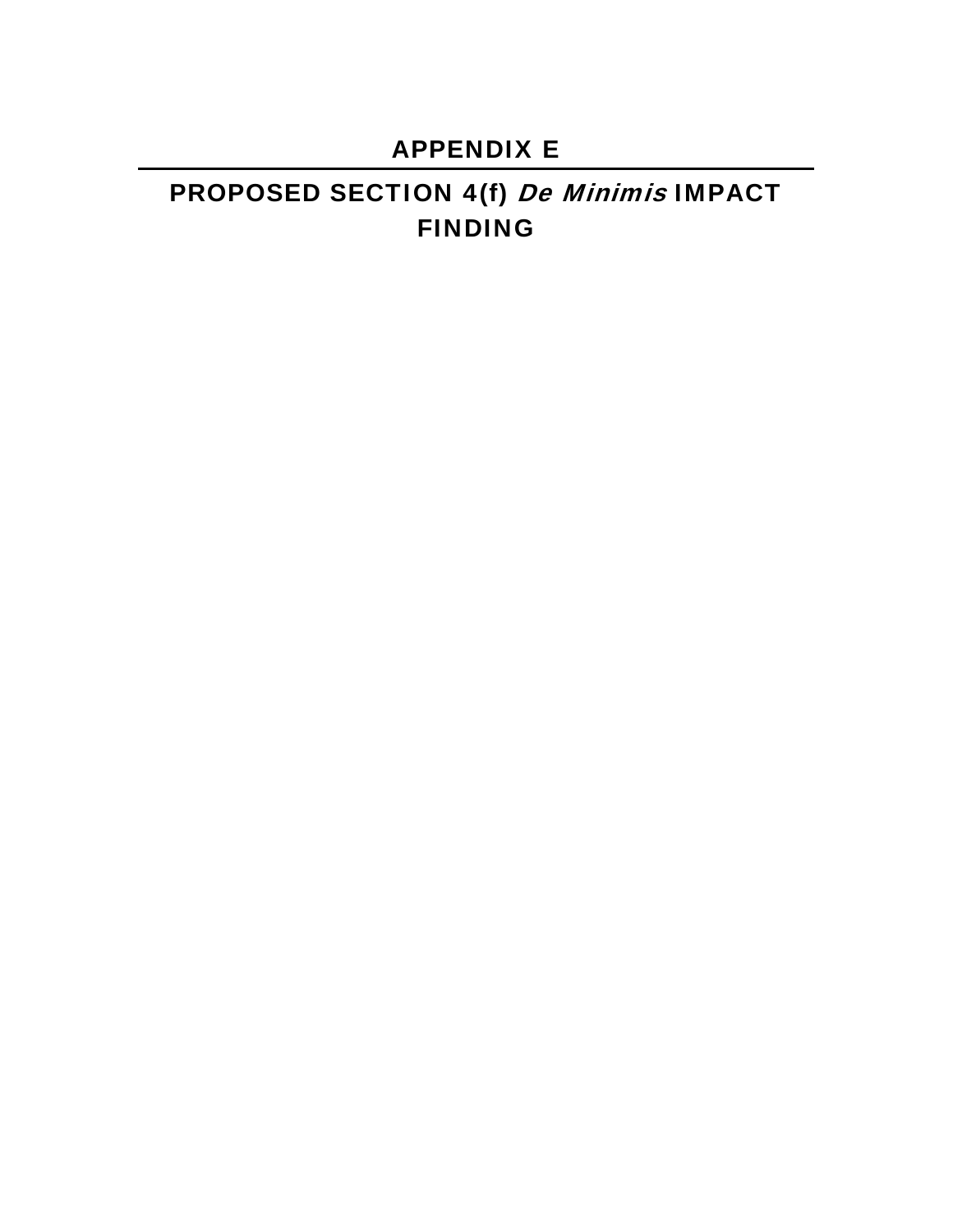## APPENDIX E PROPOSED SECTION 4(f) DE MINIMIS IMPACT FINDING

The Federal Highway Administration (FHWA) issued guidance on December 13, 2005, for determining *de minimis*<sup>1</sup> impacts on Section 4(f) resources. This guidance came from an amendment of existing Section 4(f) legislation through adoption of the Safe, Accountable, Flexible, Efficient Transportation Equity Act: A Legacy for Users  $(Sע $FETEA-LU)^2$  to simplify$ the processing and approval of projects that have only *de minimis* impacts on lands protected by Section 4(f). This is the first substantive revision of Section 4(f) legislation since passage of the U.S. Department of Transportation Act of 1966. This revision of Section 4(f) legislation provides that once FHWA determines that a transportation use of Section 4(f) property, after consideration of any impact avoidance, minimization, and mitigation or enhancement measures, results in a *de minimis* impact on that property, an analysis of avoidance alternatives is not required and the Section 4(f) evaluation process is complete. In other words, although some impacts may be unavoidable (and would be minimized or mitigated), avoidance alternatives would not need to be developed if a *de minimis* impact determination is made.

Additional guidance on Section 4(f) was published in the Federal Register on July 27, 2006, as a notice of proposed rulemaking for implementing Section 6009 of SAFETEA-LU (71 FR 42611). The notice included proposed regulations under 23 CFR 774 addressing *de minimis* applicability; 23 CFR 774.5(b)(1) specifies a requirement for concurrence by the official with responsibility over a historic property. For this Project, the South Dakota State Historic Preservation Office (SHPO) would need to concur in writing in a finding of "no adverse effect" or "no historic properties affected".

Section 1.1 of this Section 4(f) *De Minimis* Impact Finding provides background information on the project and the Section 4(f) property in the project area. Sections 1.2 and 1.3 address impacts and mitigation, respectively, for the Section 4(f) property.

### **1.1 BACKGROUND**

l

The South Connector Route – SD 20 to US 81 Project (Project) would provide an alternate route for traffic to and from the industrial and commercial areas south of US 212, and relieve traffic congestion on US 212 between SD 20 and US 81. The preliminary impact area of the South Connector Route was evaluated for the presence of potential Section 4(f) resources. The preliminary impact area consists of the approximate right-of-way (ROW) needs of the preferred alternative based on the preliminary design completed to date and includes the area where construction activities would occur.

<sup>1</sup> "Black's Law Dictionary (8<sup>th</sup> ed. 1999) defines *de minimis* as 1. Trifling, minimal. 2. (Of a fact or thing) so insignificant that a court may overlook it in deciding an issue or case. 3. *De Minimis Non Curat Lex*, The law does not concern itself with trifles." as cited in FHWA, December 19, 2005, Questions and Answers on the Application of the Section 4(f) *De Minimis* Impact Criteria.

<sup>2</sup> Section 6009(a) of SAFETEA-LU, Public Law 109-59, amended existing Section 4(f) legislation at 23 United States Code (USC) 138 and 49 USC 303. SAFETEA-LU replaces the term "Section 4(f)" with "Section 303" (referring to 49 USC 303, the current section of the Federal code dealing with "Section 4(f)" issues). However, this *de minimis* impact finding retains the term "Section 4(f)" in keeping with current guidance from FHWA and the state transportation departments.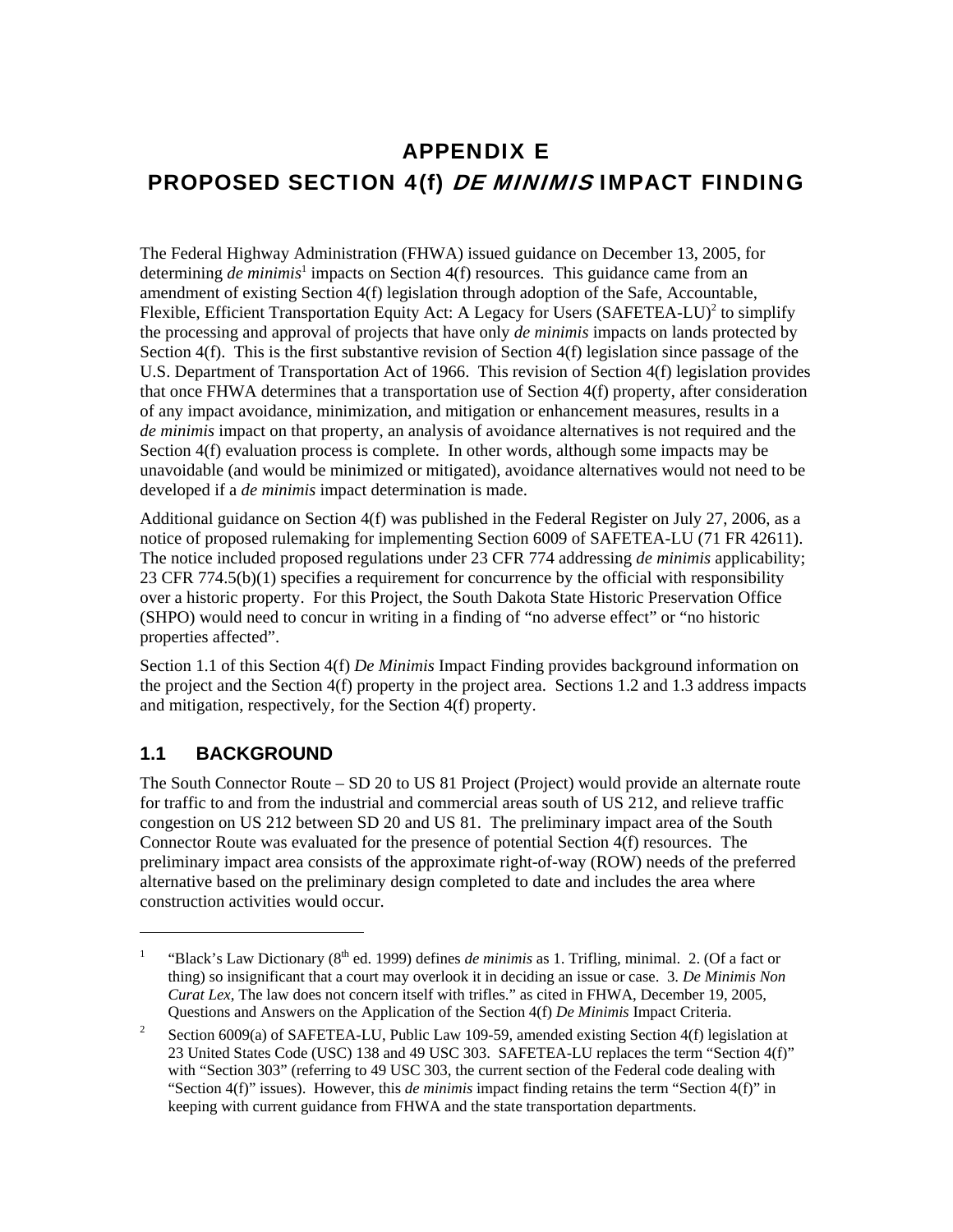The existing Burlington Northern Railroad track (Site 39CD2000) crosses the northwest corner of the Study Area. This site is considered potentially eligible for the NRHP due to its potential to yield, or having yielded, information important in history (Criterion D). The site could also be eligible under Criterion A for its association with events that have made a significant contribution to the broad patterns of our history (i.e. railroad development). Since Site 39CD2000 is considered eligible for the NRHP, it qualifies as a significant historic property protected under Section 4(f).

Pelican Lake Game Production Area (GPA) is located along Pelican Lake at the northwest corner of the study area. The main access to the GPA is from US 212 via 14<sup>th</sup> Street Southwest (approximately 1,200' west of SD 20). A secondary access is from US 212 via Fish Road. The GPA consists of two areas of State-owned property along the shores of Pelican Lake. The area of both parts of the GPA combined is 117 acres. The northern part of the GPA comprises of approximately 47 acres. The GPA is managed for the production and maintence of wildlife species. The GPA is occasionally used by the public for hunting, so recreation is a purpose of this property. Therefore, the GPA is a Section 4(f) resource.

## **1.2 IMPACTS**

Potential impacts associated with the Build Alternatives intersecting one historic railroad site and a portion of the Pelican Lake GPA are discussed below.

#### **1.2.1 Railroad Sites**

The Burlington Northern Railroad, Site 39CD2000, is located about ¼ mile east and ¼ mile south of the intersection of US 212 and SD 20. None of the Build Alternative Options would result in an adverse affect because the construction of a new at-grade crossing would not alter the characteristics that make that property significant or diminish the property's intergrity. Consequently, the proposed finding for compliance with Section 106 requirements is "no adverse effect" to historic property 39CD2000.

Even though the Build Alternative Options will not affect Site 39CD2000, the area is still considered eligible for the NRHP under Criterion A. Although potentially eligible under Criterion A, direct impacts from the Project, as well as indirect effects such as noise and a change in the visual environment, would not result in an adverse effect because the Project would not alter characteristics that make the property significant or diminish the property's integrity. Consequently, a proposed finding for compliance with Section 106 requirements is "no adverse effect". SHPO has formally concurred with the determination of "no adverse effect" for Site 39CD2000 as documented in Appendix D Item 12. Based on the "no adverse effect" concurrence, a *de minimus* impact is applicable under 23 CFR 774.5(b)(1) and satisfies Section 4(f) compliance.

#### **1.2.2 Pelican Lake GPA**

Build Alternative Option 2 would not have any encroachment on the GPA. Build Alternative Options 3 and 4 would pass through the extreme northeast corner of the Pelican Lake GPA, impacting about 0.25 acres of land within this area (about 0.2 percent of the GPA area). All Build Alternative Options would impact access to the GPA by occasionally closing Fish Road for brief periods of time during construction. Access to Pelican Lake and the GPA from the  $14<sup>th</sup>$ Street Southwest would not be impacted by the Project.

Build Alternative Options 3 and 4 would have a minor impact on Pelican Lake GPA and would not adversely impact the activities, features, attributes, and functions of the GPA that qualify the